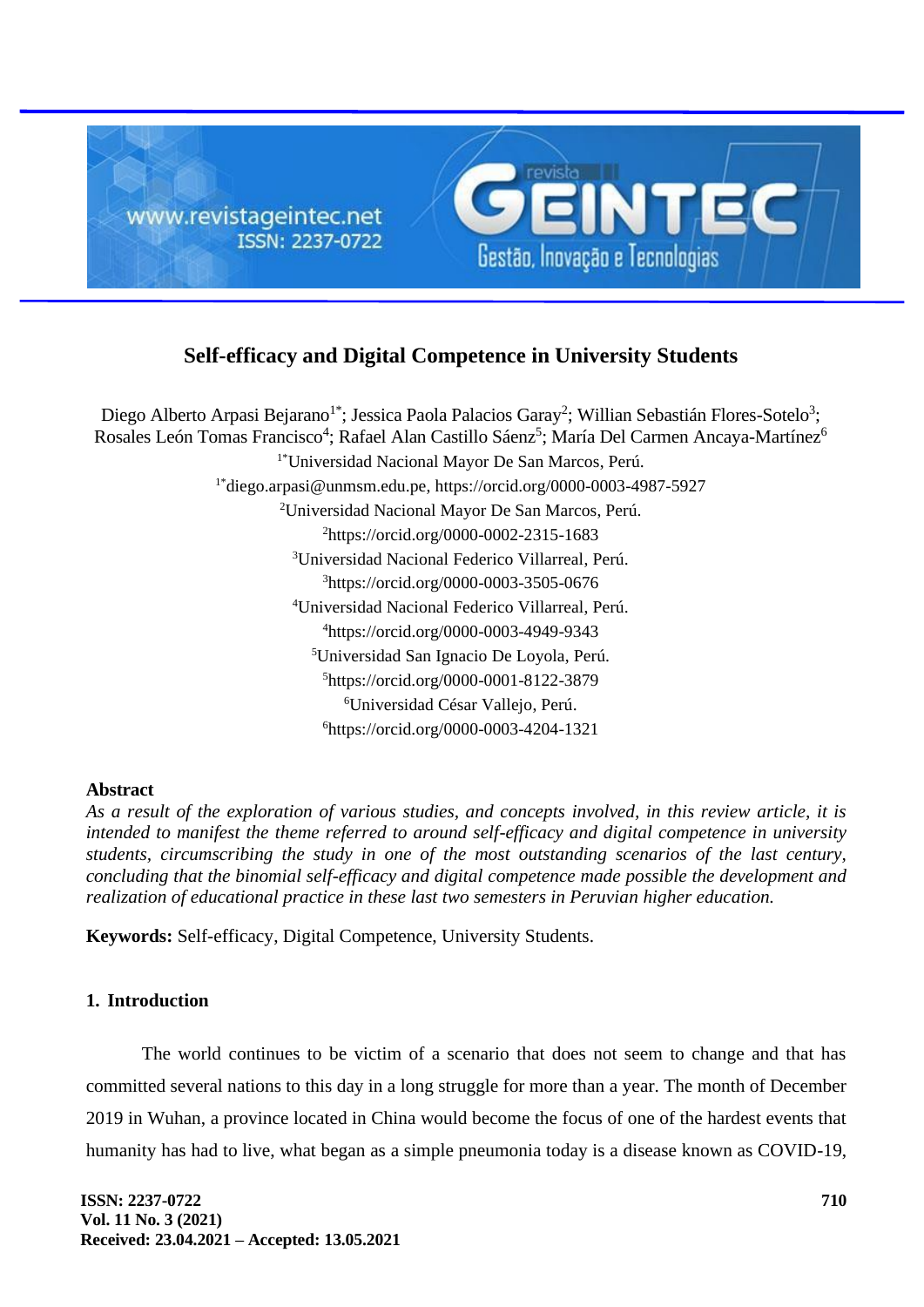the same that spread and continues to spread throughout the world (Días-Castrillón and Toro-Montoya, 2020), which is why the World Health Organization (WHO) declared it a pandemic on March 11, 2020, thus urging countries to take measures and unify efforts to control what appears to be the greatest global health emergency of recent times (Adhanom, 2020).

According to Castro (2020), the world faces sanitary challenges approximately every 100 years, which require sanitary, social and productive structures in the world to the limit, where the scopes developed in the XXI century would allow to successfully facing this new problem. The current situation differs from that of a year ago; today there is a vertiginous race among nations for the vaccination of their population, a situation very different from that of the first months of 2020, when the ravages of the flourishing virus were beginning to be experienced. This year was characterized by the reclusion and confinement of the population in their homes in order to mitigate the effects of the new virus, these strict measures generated confusion in various spheres, among them and not least, the education sector. The need to be able to continue with the development of educational activities has imposed various challenges to each nation. Peru, with its educational strategy called Aprendo en casa (I learn at home), was able to continue with school activities, so students received their classes through various media, such as television, radio and internet. In this scenario, higher education institutions had a different fate, by means of the Viceministerial Resolution N°085-2020, provisions were approved that would allow the continuity of academic activities (MINEDU, 2020), because although it is true that distance classes in undergraduate should not be more than 50% of the total credits and even more, they could not reach 100% at any level, these would be without effect, In this way, the pandemic eliminates the prejudices that have afflicted so much a modality that would rescue and give continuity to classes at the higher level, thus making it possible that on March 10, by means of a Legislative Decree, an article in the University Law, which laid the foundations for online education, was substituted, ensuring that it complies with the necessary conditions for the quality of Education (Figallo, González and Diestra, 2020).

Several higher education institutions have focused their attention on safeguarding the completion of classes and the continuity of subjects, to the point that many of them are unaware of the obstacles within the new didactic context. According to Alayo (2020), so far this year, about 174000 university students left their studies in various universities in the territory, bordering the dropout rate at 18%, being 6 percentage points higher than that recorded in 2019(12%), a situation that varies because in public institutions it was 9.85%, while in private institutions it ranged between 22.5%; he also notes that it is complex to estimate the number of university students who will resume classes, because there are no historical records, nor national statistics on student dropouts in this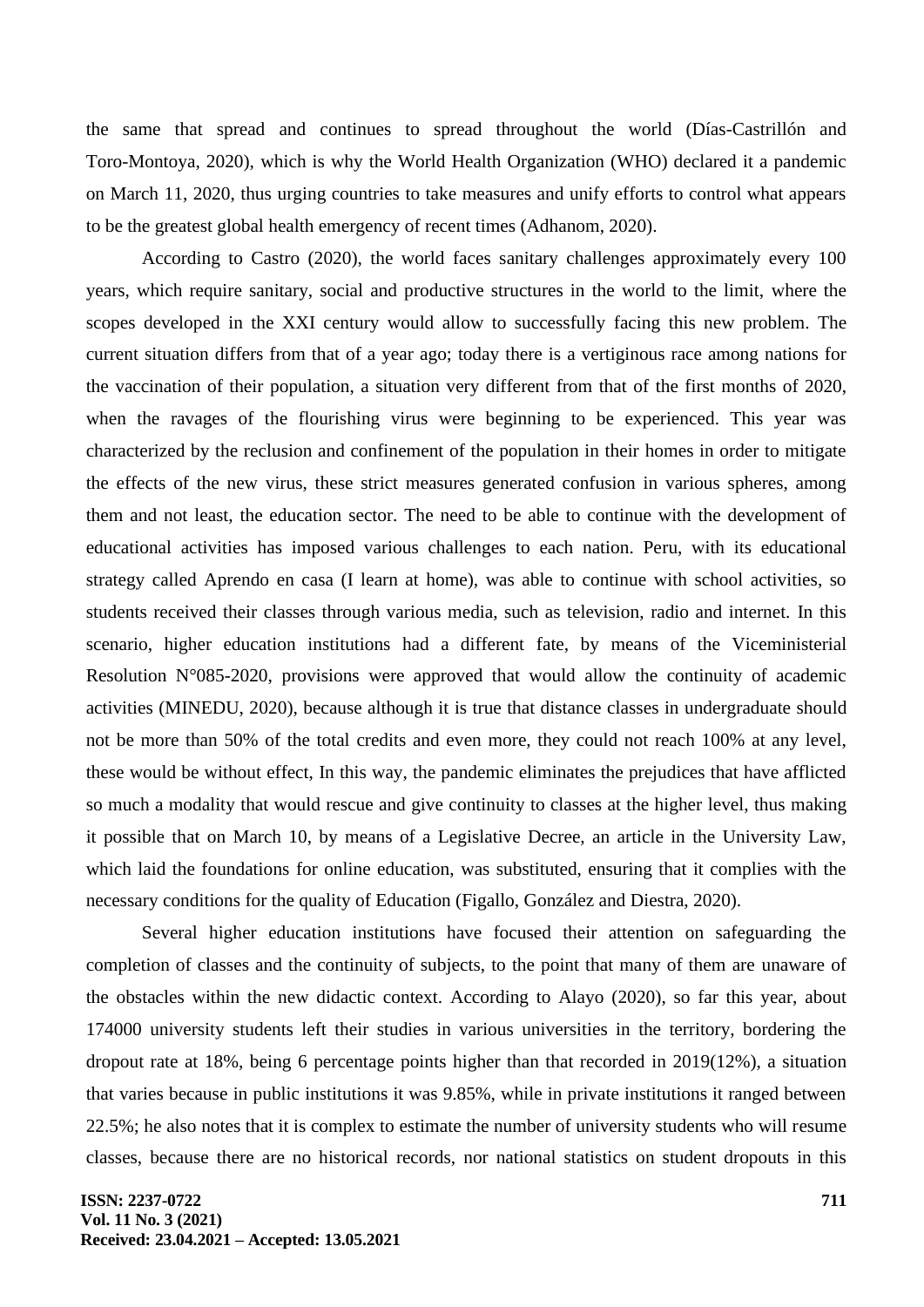category. The reality that Peru is going through is no different from any other in Latin America, despite the details, higher education did not stop, it was the students who, moved by their beliefs about their own capacity, faced the difficulties presented not only by society, but also by virtual education, which demanded the development of new competencies.

# **2. Self-efficacy**

According to Bandura (1997), self-efficacy is referred to as the set of beliefs that the subject has about his or her own capacity, which will allow the organization and execution of actions necessary to manage situations. Canto and Rodriguez (1998) define it as the confidence that a person has in his or her ability to do what he or she sets out to do. Along these lines, Canto refers that the process of acquiring self-efficacy is not complex, but rather intuitive, giving it that trait of simplicity. In this way, the student sets out to carry out certain activities, interprets the results of these activities and uses his interpretations to develop his beliefs about his own capacity to apply them in a similar future activity.

### **3. Self-efficacy in Higher Education**

Although it is true that the situation facing humanity today has marked a milestone in social coexistence and that academic practices differ from those of yesteryear, not everything is new, since higher education continues to present challenges, abandonment and adaptation on the part of the student. Entering university in itself is a critical stage and especially very complex when it comes to access to public education, where applicants spend a certain period of time preparing to take an entrance exam, the same as those who almost never take any study in office automation. It is then in these circumstances where education must direct its gaze and question itself about what it is developing in educational spheres. It would seem that Peruvian education did not foresee events of such magnitude as those being experienced today and that it responded only by synergy.

In this sense, the self-efficacy of the student's stands out, this has made it possible for them to acquire the necessary knowledge to be able to develop their virtual classes. For Bandura (1982), selfefficacy is a mechanism which activates not only people's performance, but also their effort, attention and persistence allusive to the demands established by a given situation. Regarding this last point, Borzone (2017), points out that beliefs about self-efficacy in higher education are the best predictors of student retention, since it was shown that students who have a high level of self-efficacy are more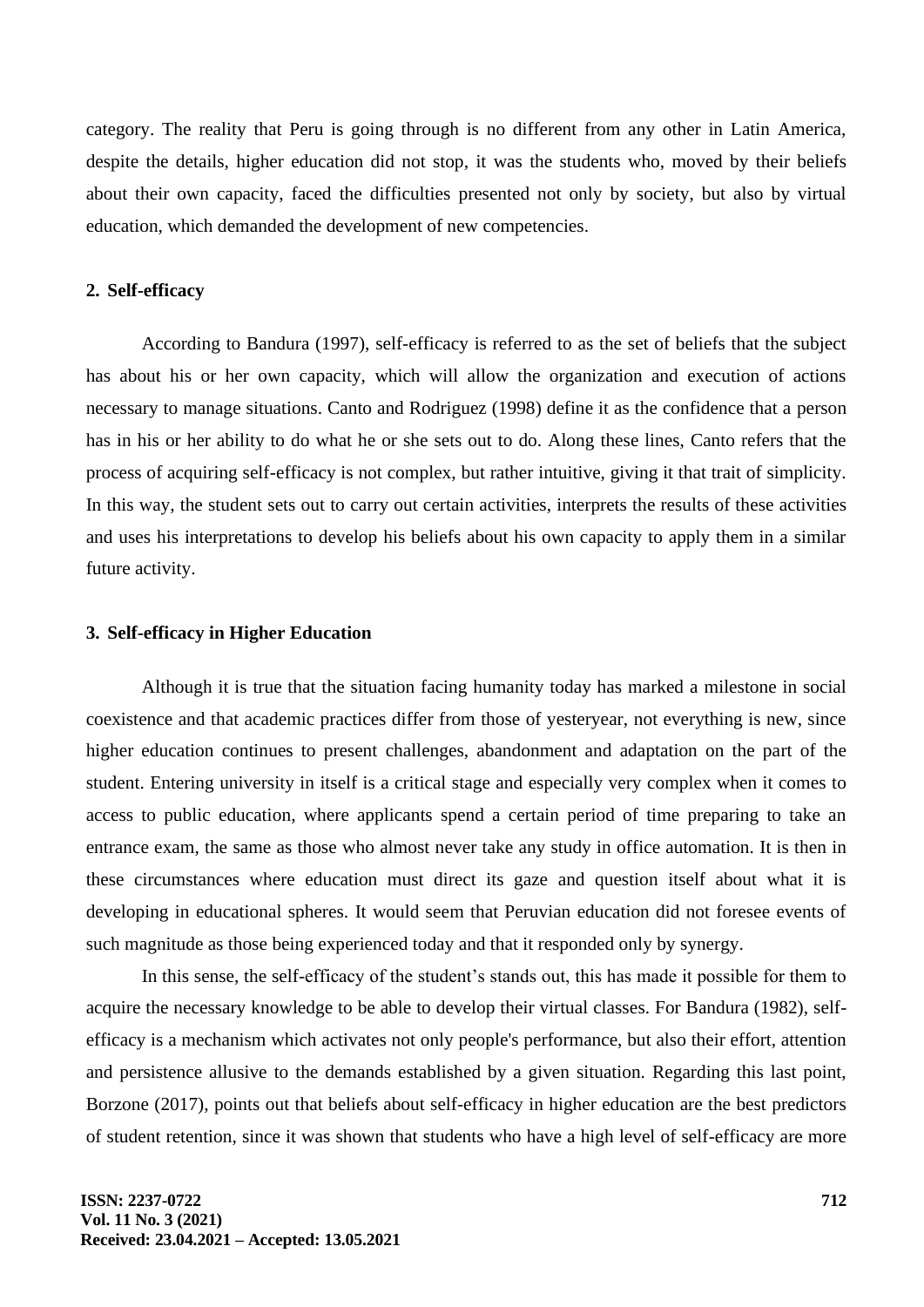capable of achieving academic achievements, of being able to self-regulate and persist over difficulties.

#### **4. Digital Competence**

According to the Recommendation of the European Parliament and Council (2006), it is one of the eight key competences, which allows the personal development and realization of the individual, this competence will allow the subject to access new sources of information, in addition to their training in search skills, as well as to develop the construction on their knowledge, to be able to develop and communicate.

In 2010, with the aim of identifying the keys to be digitally competent and develop a framework to serve as a reference for European countries, the DIGCOMP project was initiated by the European Commission, led by Anusca Ferrari, whose results were published in August 2013, which highlights the identification of gaps in digital competence (Gonzalez, 2015). As a result of her work, she identifies 21 competencies that are grouped into five major areas, the same that condense in digital competence, which for Ferrari (2013), are as the critical, reliable and creative management of ICT to be able to achieve the objectives that are related to work, trade, learning, leisure and collaboration within society.

#### **5. Digital Competence in Higher Education**

We live in a digital era, with a vertiginous advance and development in technologies, the same that demand that the student is digitally competent. Technologies are having a considerable impact on the daily life of citizens and their educational environment, bringing with them reforms, modifying the practice of teachers and students, this situation is accentuated due to the current situation in which higher education is circumscribed. According to the National Institute of Statistics and Informatics (INEI), in the quarter of April, May and June 2020, 94.4% of the population with university education accessed internet services in greater proportion, a situation that differs from last year's quarter (94.3%), (Ruíz, 2020a). For the July, August and September 2020 quarter, the percentage increased to 96%, which was also different from last year's quarter (94.8%), (Ruíz, 2020b). The last quarter, October, November and December presented 96.1%, different from last year's quarter (94.8%). Taking a look at this situation, it is possible to observe a growing but not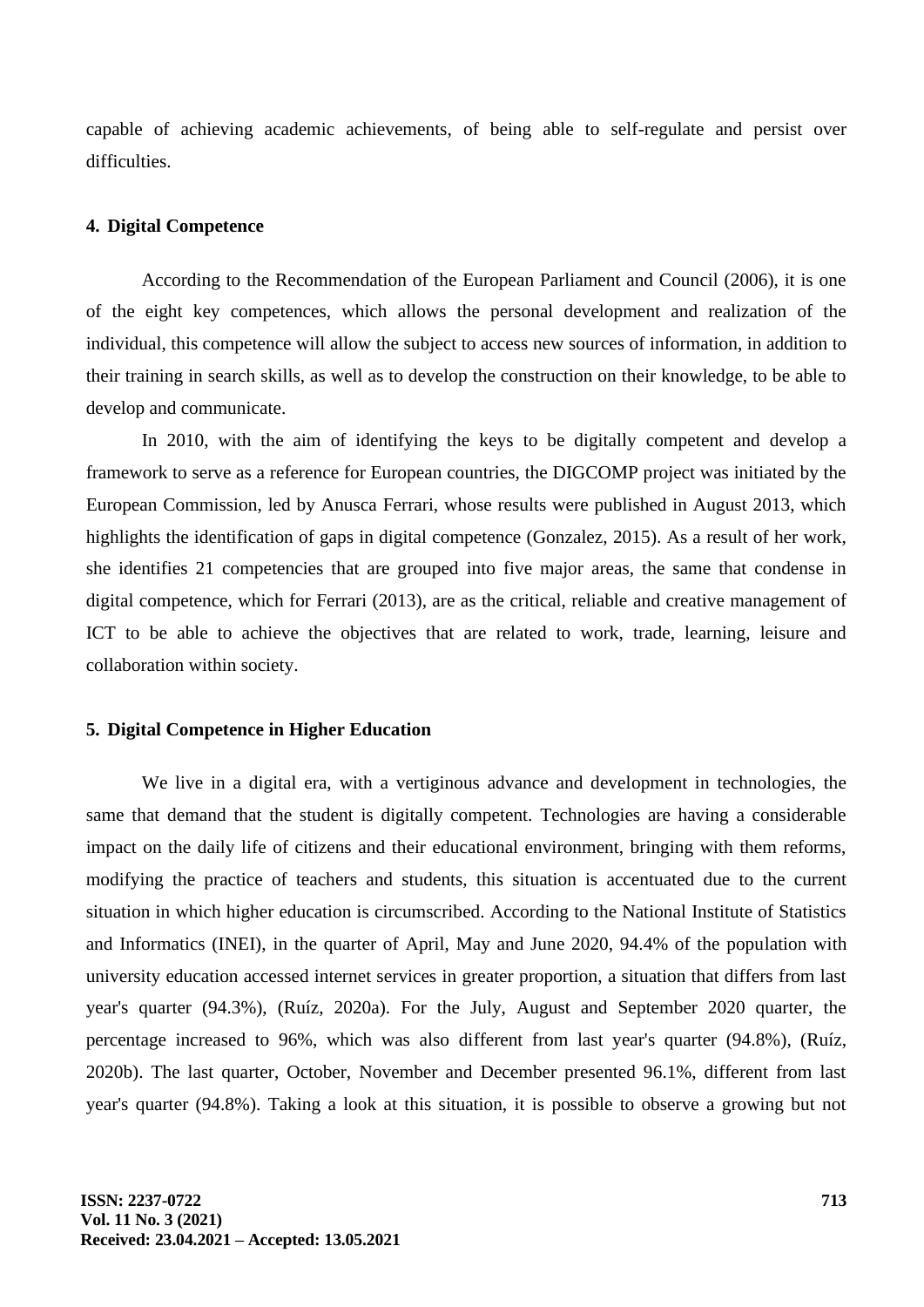significant demand for the use of the Internet, being other levels (regular basic education) that presented an increase of 15% compared to last year. (Ruiz, 2021)

The university has an irrevocable obligation with the society in which it develops, because it is not alien to it (Rojas, González and Martínez, 2018), it is responsible for offering citizens a higher education that guarantees access to a wide range of knowledge that allows life in society. Due to the reality in which universities are immersed, the same that is attenuated with the virtuality of the subjects, and the reform of teaching practices, problems and adversities that higher education presents continue to be identified, it was identified that the student body must acquire continuous learning skills and their familiarization with the trends of education in vanguard (Hernández & San Nicolás, 2019), in this sense, digital competence requires needs of formative, practical, meaningful and contextualized nature, which can develop thinking skills of higher order (Hernández, Quijano & Pérez, 2019). It is also found needs in the incorporation of technologies with efficient didactic strategies and teaching intervention that does not hinder the development of digital skills, much less their evaluation, in addition to improving the formative proposal of the institution (García, 2019); the abundance of equipment and programs referred to with information and communication technologies does not guarantee that literacy and the acquisition of digital competence is generated by itself, being for this reason necessary to evaluate systematically if in fact it is the students who are acquiring them (Chunga and Rumiche, 2019).

## **6. Self-efficacy and Competencies in University Teachers**

The concept of competence is very varied, it has been defined in different ways, among many the figure of Zabalza (2013) stands out, who defines it as a set of skills and knowledge that subjects need for the realization of a certain activity, for his part Goñi (2005), refers to it as a capacity by which the subject faces with safe guarantees an activity within a given context. The situation in which the world is framed demands greater competence in different areas that compromise society, among them we have education, which is forced to respond to the needs of the modern era whose protagonist continues to be the coronavirus. Teachers and students are engaged in various transitions and epistemological schisms, the same to which must show that it can adapt effectively, thus for the realization of meaningful learning demands that the teacher has the ability to adapt and manage to motivate the student so that he becomes responsible for his own learning process (Torres, 2018).

Therefore, the teacher is an agent of great influence in the higher education field, which is why the training of these trainers should be taken seriously, where their quality should not only be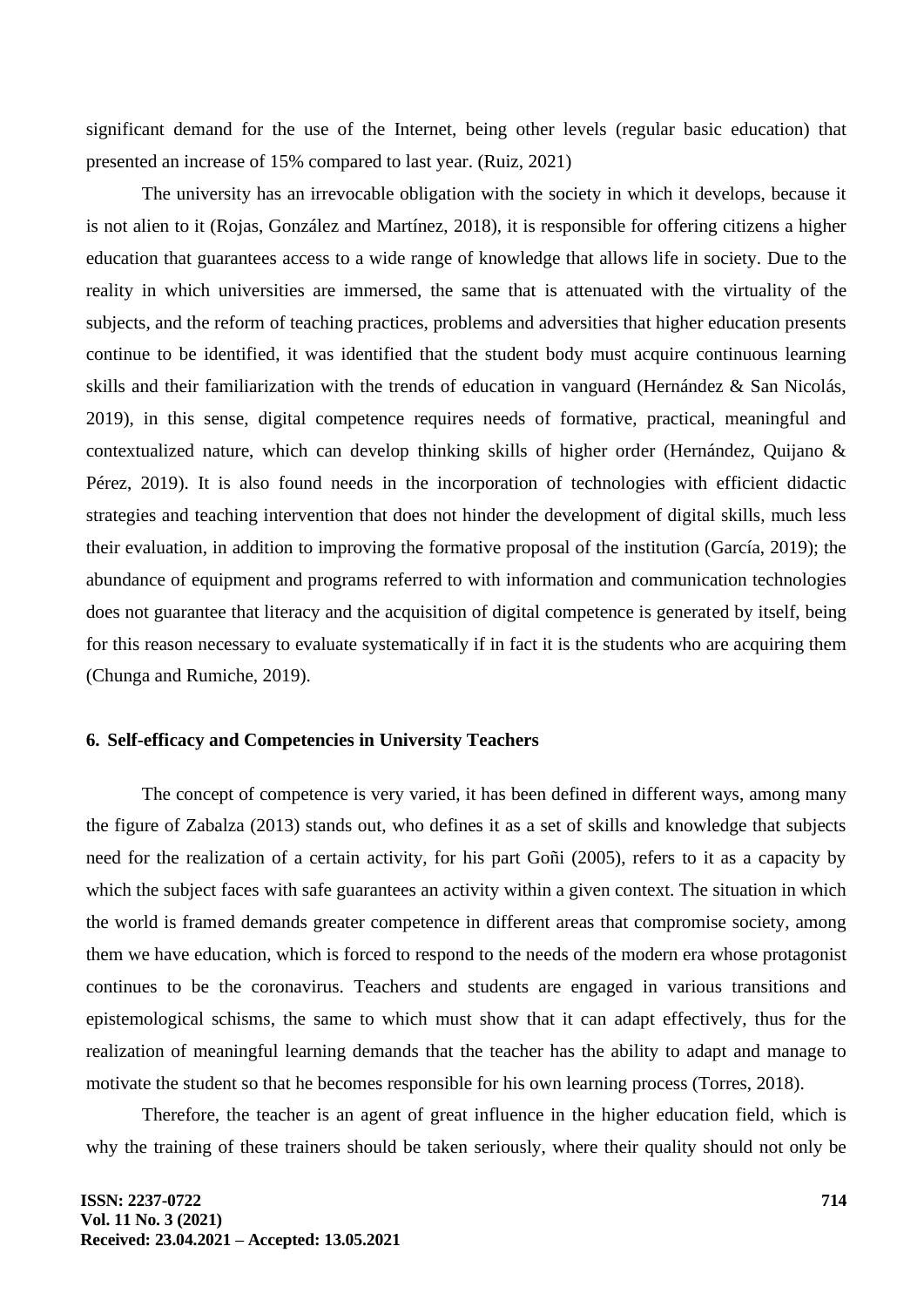measured by their academic training or the degrees they hold, but also by their culture of values, their competencies, the skills that describe them and the way they teach in order to achieve their objectives (Lozano and Reyes, 2017).

The self-efficacy that teachers may perceive has implications beyond the private life of the teacher; it has impacts on the daily exercise of their teaching practice, affecting the development of their student group, their productivity and their self-efficacy, being a role model (Hernández and Ceniceros, 2018).

# **7. Self-efficacy and Digital Competence in University Students**

There is evidence of diverse research referring to self-efficacy and digital competencies in university students. Thus, we have the study by Burgos-Torre and Salas-Blas (2020), who concluded that self-efficacy has a direct correlation with academic self-regulation and an inverse correlation with procrastination. Gallego, Torres and Pessoa (2019), evidenced in their study a good performance around digital competence, where the significant of their research is the conclusion they reach regarding lower order thinking skills, which demands a higher tendency of students than higher order thinking skills, the same that presents a lower assiduity. Flores-Lueg and Roig-Vila (2019), conducted a research where the results show that it is the males who consider that they have more knowledge in the management of ICT than the females. For their part, Cabezas, Casillas, Sanches and Teixeira (2017), conducted a study years ago where the results already showed a similar situation, where men considered to have a greater perception of their digital competence than women. Gabarda, Rodríguez and Moreno (2017), conducted a research where they sought to explore their personal appreciation of their digital competence, the results concluded by the research show that students have an intermediate level of digital competence (55.8%), who obtained the highest scores in the area of information and communication, being the area of security, content creation and problem solving the areas with the greatest deficiencies. On the other hand, Suárez-Guerrero, Revuelta-Domínguez and Rivero-Panaqué (2020) conducted a research, whose objective was to know the expectations that students have about digital competence. The sample consisted of 9469 students; a questionnaire was applied that measures the perception of digital competence held by both students and teachers, which is why an adaptation adjusted to the population was made. The research shows significant differences in the assessment of digital competence according to gender, place and study of origin. Finally, the study Gabarda, Marín and Romero (2020) aimed to explore the perception of future teachers on basic competencies, as well as to analyze their perspective of digital competence and their perception of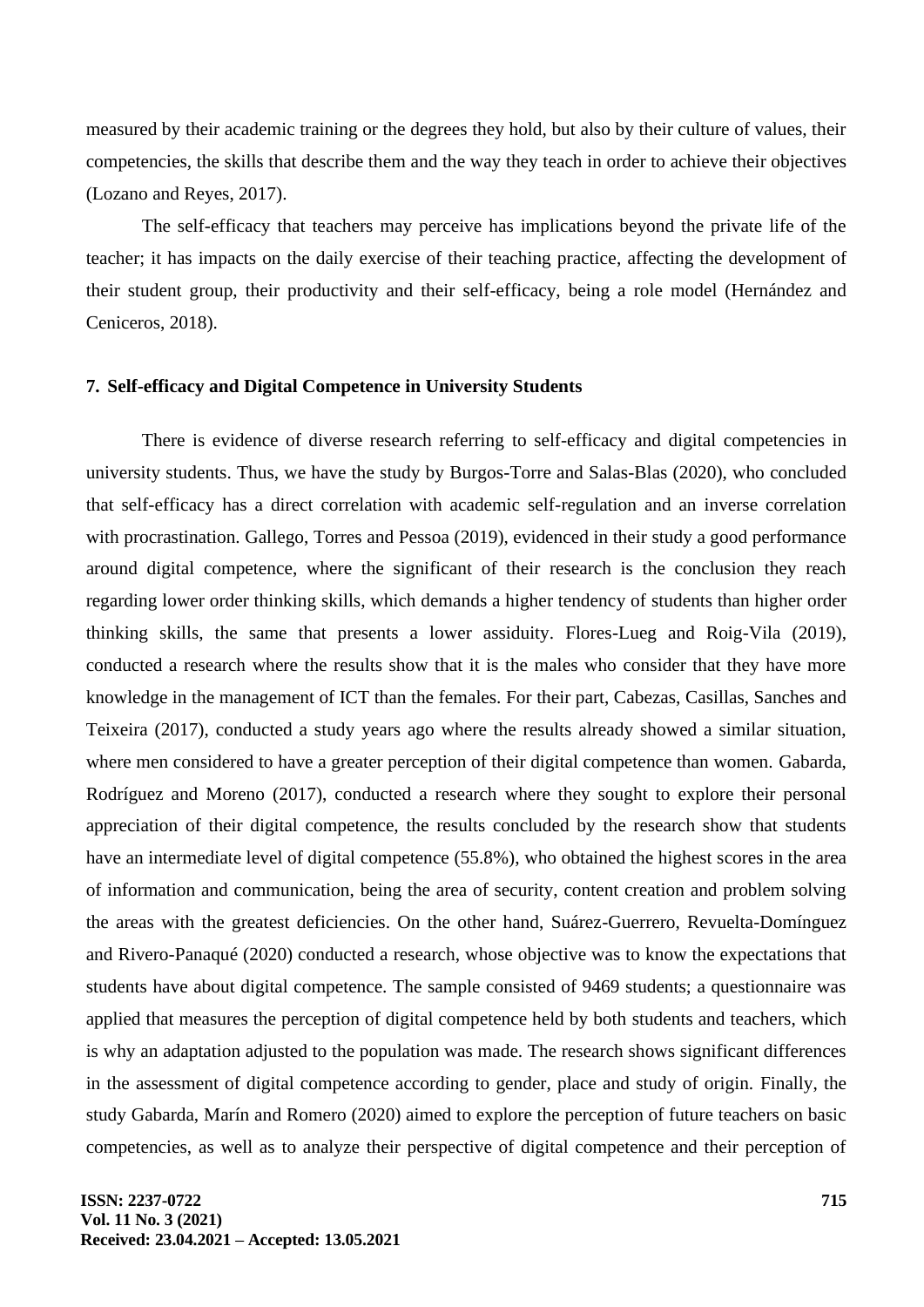self-efficacy in the areas that comprise it. A questionnaire was applied to a sample of 104 students, divided into three groups; the results show, with respect to digital competence, that students have greater self-efficacy in aspects related to the dimensions of information and communication.

### **8. Conclusions**

Self-efficacy is framed as an important factor in the social and cognitive development of people, when they perform a certain activity well, their expectations of effectiveness improve, decreasing the threats of failure, which would increase persistence, the same that with an adequate process can expand the range of scope to any area of life (Caligiore and Ison, 2018).

Digital competence is a key competence that students should develop throughout their education. For which the teacher must design various strategies that allow the institution to be certain that students are indeed acquiring them. In this way, institutions must set the level of competence they wish to achieve in students and be able to guarantee that they will have acquired it once they have completed their university studies (Gisbert and Esteve, 2011).

# **References**

Adhanom-Ghebreyesus, T. WHO Director General's opening remarks at the media briefing on COVID-19 - 11. Ginebra, Suiza: World Health Organization; 2020. [https://www.who.int/es/director](https://www.who.int/es/director-general/speeches/detail/who-director-general-s-opening-remarks-at-the-media-briefing-on-covid-19---11-march-2020)[general/speeches/detail/who-director-general-s-opening-remarks-at-the-media-briefing-on-covid-19--](https://www.who.int/es/director-general/speeches/detail/who-director-general-s-opening-remarks-at-the-media-briefing-on-covid-19---11-march-2020) [-11-march-2020](https://www.who.int/es/director-general/speeches/detail/who-director-general-s-opening-remarks-at-the-media-briefing-on-covid-19---11-march-2020)

Alayo, F. (2021). *Some 174,000 Peruvian students dropped out of college so far in 2020.* Trade. [https://elcomercio.pe/lima/sucesos/unos-174000-estudiantes-peruanos-dejaron-la-universidad-en-lo](https://elcomercio.pe/lima/sucesos/unos-174000-estudiantes-peruanos-dejaron-la-universidad-en-lo-que-va-del-2020-noticia/?ref=signwall)[que-va-del-2020-noticia/?ref=signwall](https://elcomercio.pe/lima/sucesos/unos-174000-estudiantes-peruanos-dejaron-la-universidad-en-lo-que-va-del-2020-noticia/?ref=signwall)

Bandura, A. (1977). Self-efficacy: toward unifying theory of behavior change. *Psychological Review*, *84*(2), 191-215.

Bandura, A. (1982). Self-Efficacy Mechanism in Human Agency. *American Psychologist, 37*(2), 122-147.

Borzone, M. (2017). Self-efficacy and academic experiences in university students. *Colombian Act of Psychology, 20*(1), 266-274. <https://doi.org/10.14718/ACP.2017.20.1.13>

Burgos-Torre, K., and Salas-Blas, E. (2020). Procastination and academic self-efficacy in Limeño university students. *Purposes and Representations, 8*(3), 1-16.

Heads M., Casillas S., Sanches-Ferreira M., & Teixeira F. (2017). Do gender and age condition the level of digital competence? A study with college students. *Fonseca, Journal of Communication*, 15, 109-125. https://doi.org/10.14201/fjc201715109125

Caligiore, M., & Ison, M. (2018). Parental participation in education: their influence on self-efficacy and executive control of their children. *A review. Education Contexts, 25*, 138-149.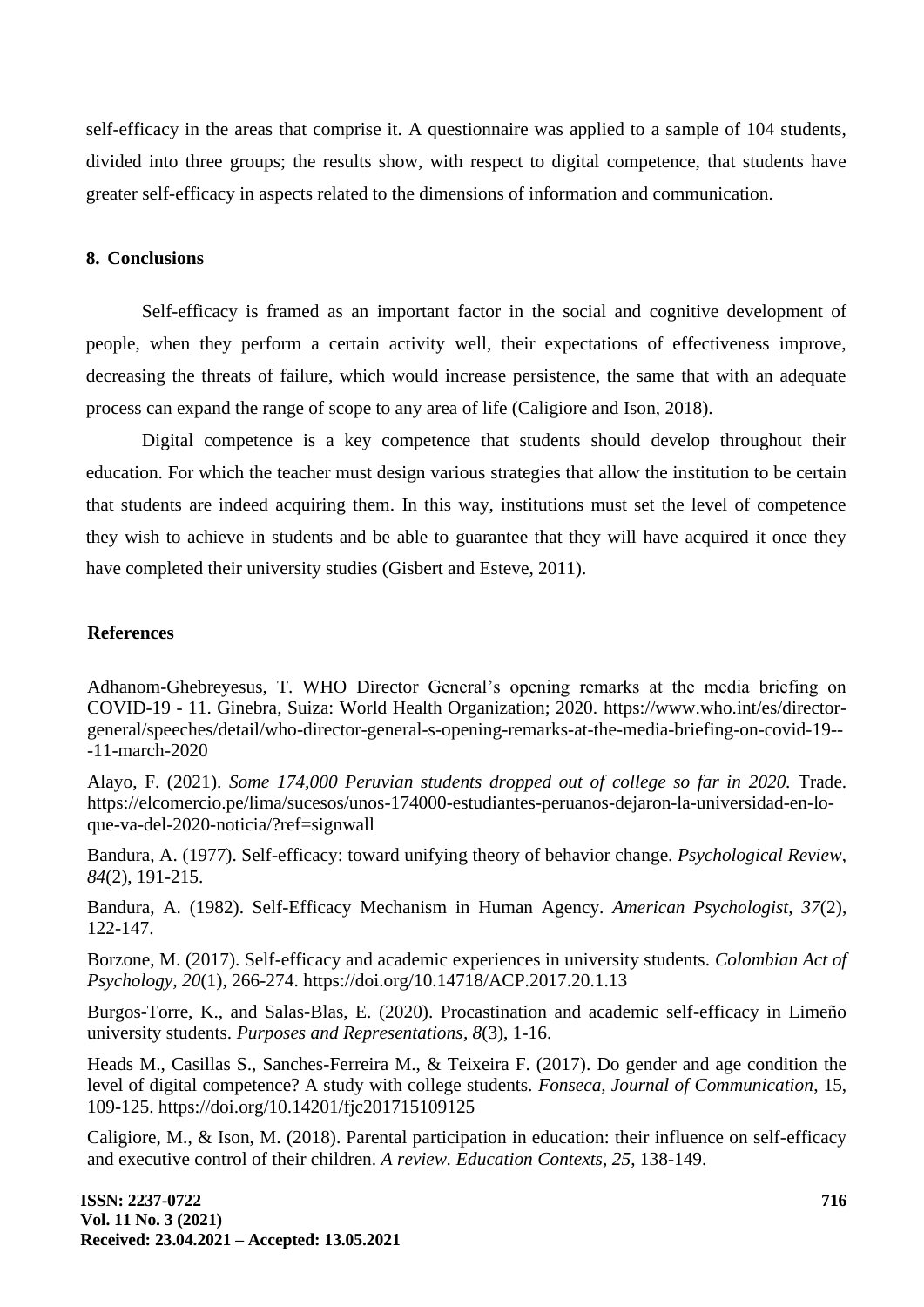Canto, J. (1998). Self-efficacy and education. *Education and Science, 2*(4), 45-53.

Castro, R. (2020). Coronavirus, a developing story. *Chilean Medical Journal, 148*(2), 143-144.

Diaz-Castrillón, F. and Toro-Montoya, A. (2020). SARS-CoV-2/COVID-19: virus, disease and pandemic. *Colombian Medical Editor, 24*(3), 183-205.

Ferrai, A. (2013). *DIGCOMP: A Framework for Developing and Understanding Digital Competence in Europe.*

Figallo, F., González, M.T., & Diestra, V. (2020). Peru: Higher education in the context of the coVID-19 pandemic. *Journal of Higher Education in Latin America*, (8), 20-28.

Flores-Lueg, C., & Roig-Vila, R. (2019). Personal factors that affect the self-assessment of future teachers on the pedagogical dimension of ICT use. *Ibero-American Journal of Higher Education, 10*(27), 151-171. <https://doi.org/10.22201/iisue.20072872e.2019.27.345>

Gabarda, V., Marin, D., & Romero, M. (2019). Digital competence in initial teacher training. Perception of the teaching students of the University of Valencia. *Rehearsals, 35*(2), 1-16.

Gabarda Méndez, V., Rodríguez Martín, A., & Moreno Rodríguez, M.D. (2017). Digital competition in teaching students. Competitive analysis and personal perception of the future teacher. *Educatio Siglo XXI*, 35(2 Jul-Oct), 253-274.

Gallego-Arrufat, M., Torres-Hernández, N., & Pessoa, T. (2019). Competence of future teachers in the digital security area. *Communicate*, *61*, 57-67.

Gisbert, M. and Esteve, F. (2011). Digital Leaners: the digital competition of university students. *The university question, 7,* 48-59.

González-Fernández-Villavicencio, N. (2015). Dig Comp or the necessary adaptation to the common framework of reference in digital competences. *Think EPI Yearbook,* (9), 30-35. <http://dx.doi.org/10.3145/thinkepi.2015.04>

Goñi, J. (2005). *The European higher education area, a challenge for the university. Competencies, tasks and evaluation, the axes of the university* curriculum. Barcelona, Spain: Octahedro.

Hernandez, L., & Ceniceros, D. (2018). Teaching self-efficacy and performance, a relationship between variables?. *Educational Innovation, 18*(76), 171-192.

Lozano-Paz, C., and Reyes-Bossio, M. (2017). University teachers: A look from general self-efficacy and employment engagement. *Revista Digital of ResearchIgation in. Teaching Universitaria, 11*(1), 134-148. <http://dx.doi.org/10.19083/ridu.11.503>

MINEDU. (2020). Vice-Ministerial Resolution No. 085-2020. [https://cdn.www.gob.pe/uploads/document/file/574842/RVM\\_N\\_\\_085-2020-MINEDU.pdf](https://cdn.www.gob.pe/uploads/document/file/574842/RVM_N__085-2020-MINEDU.pdf)

Council Recommendation of 22 May 2018 on key competences for lifelong learning (Official Journal of the European Union C 189/1 of 4 June 2018).

Ruíz, R. (2020a). Statistics of Information and Communication Technologies in Homes, Quarter: April-May-June 2020. National Institute of Statistics and Informatics. *<https://www.inei.gob.pe/biblioteca-virtual/boletines/tecnologias-de-la-informaciontic/1/>*

Ruíz, R. (2020b). Statistics of Information and Communication Technologies in Homes, Quarter: July-August-September 2019 and 2020. National Institute of Statistics and Informatics. *<https://www.inei.gob.pe/biblioteca-virtual/boletines/tecnologias-de-la-informaciontic/1/>*